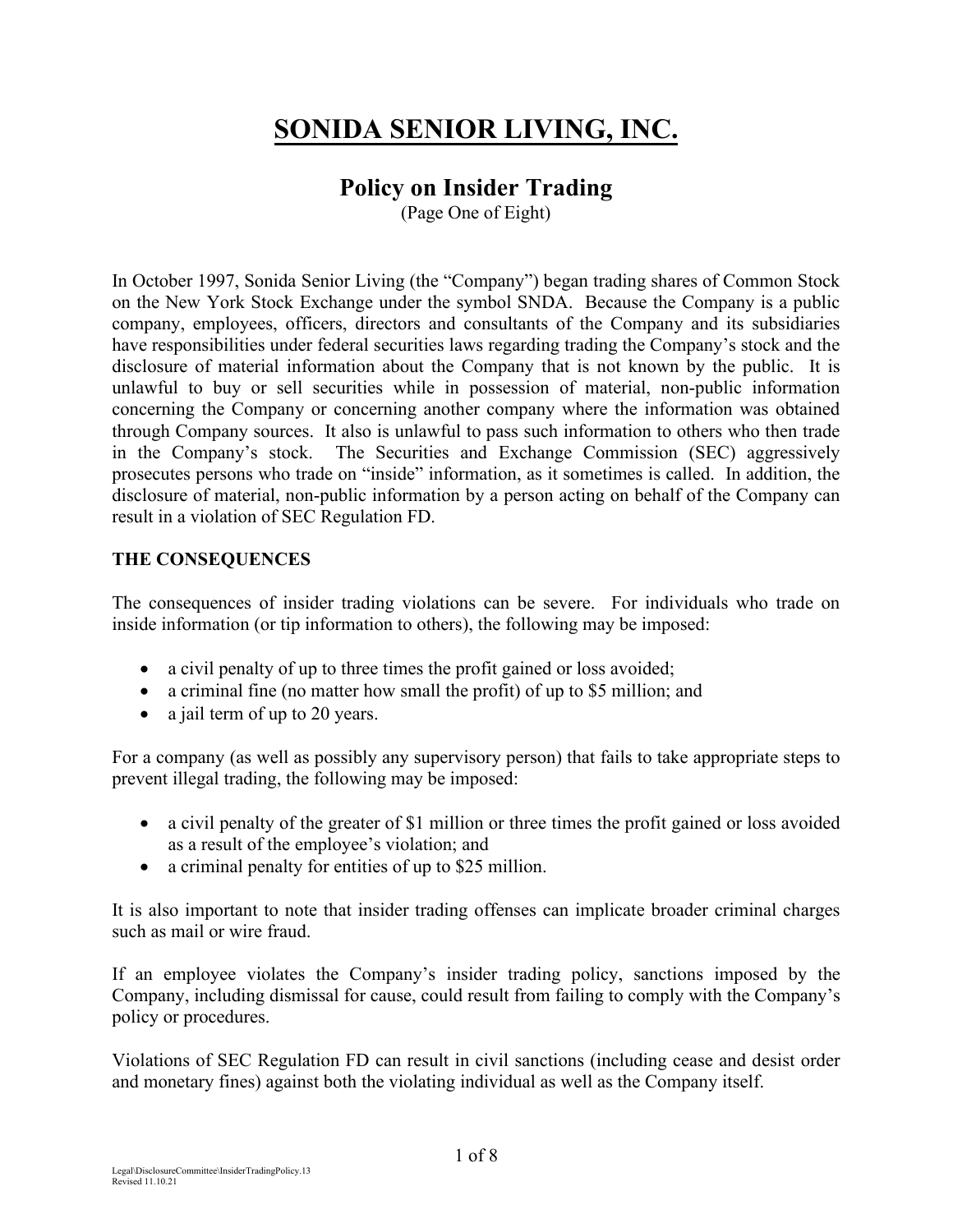#### **THE COMPANY'S POLICY**

If an employee, consultant, director or officer of the Company or its subsidiaries has material, non-public information relating to the Company, it is the Company's policy that neither that person nor any related person may buy or sell stock of the Company or engage in any other action to take advantage of, or pass on to others, that information. This policy also applies to information relating to any other company, including without limitation our customers, suppliers, landlords, or joint venture partners obtained in the course of service as a director, officer, employee or consultant of the Company. **Unless clearly demonstrated otherwise, you should presume that information is material and that it has not been disclosed to the public.**

The Company has adopted as corporate policy that only the Chief Executive Officer, Chief Financial Officer or other persons specifically designated by them are authorized to speak to the financial community regarding the Company's financial condition, results of operations or strategic or other business matters. In addition, disclosure of material, non-public information concerning the Company by anyone acting on its behalf (which will generally include directors, officers and employees) can result in a violation of Regulation FD promulgated by the Securities and Exchange Commission. Violations of that Regulation can result in sanctions against the disclosing party as well as the Company itself.

Transactions and disclosures that may be necessary or justifiable for independent or personal reasons are not exceptions. **Even the appearance of an improper transaction or disclosure must be avoided to preserve the Company's reputation for adhering to the highest**  standards of conduct. If you have any questions about the Company's policy, you should contact the General Counsel of the Company to assist in interpreting these standards.

*Material Information.* In general, information is "material" if its disclosure to the public could affect an investor's decisions to purchase or sell the Company's stock. **In short, any information that reasonably could be expected to affect the price of the stock is material. However, other circumstances may exist (particularly under SEC Regulation FD) where the price of the Company's securities is irrelevant as to whether the information in question is material.** 

Information, whether positive or negative, relating to the following topics often is deemed to be material. Such information includes, but is not limited to:

- projections of future earnings or losses, or other earnings guidance;
- changes in previously disclosed financial information or earnings guidance;
- news of a pending or proposed joint venture, merger, acquisition, divestiture or tender offer;
- news of a significant purchase or sale of assets or of a potential purchase or sale;
- the disposition of a subsidiary;
- changes in dividend policies;
- the proposed offering or issuance of new securities;
- recapitalizations;
- issuer tender offers;
- changes in management, including board changes;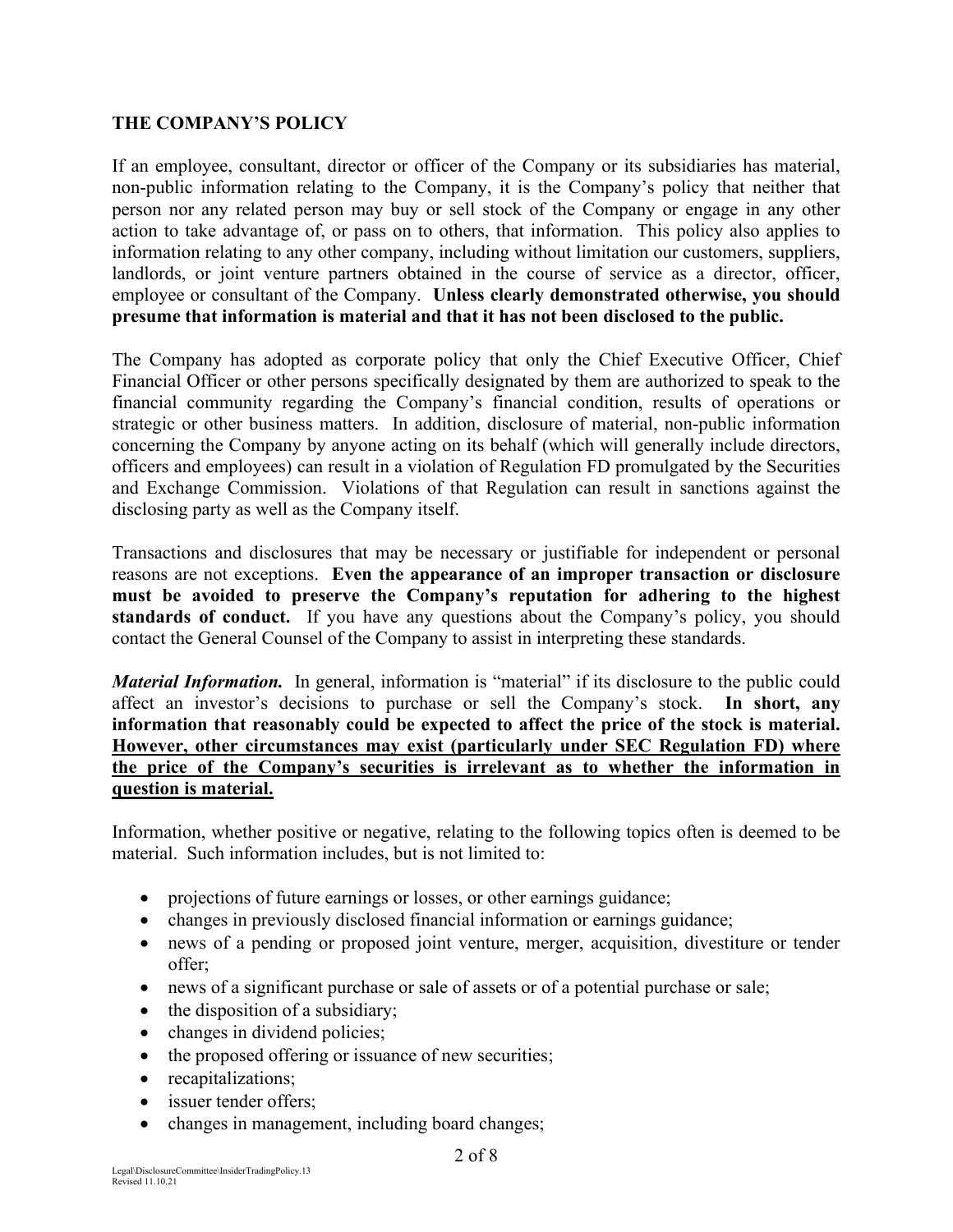- significant changes in operations;
- substantial changes in accounting methods;
- labor disputes, including strikes or lock-outs;
- significant increases or declines in backlog orders or the award of a significant contract;
- the gain or loss of or disputes with a substantial customer or supplier;
- significant new products, services or discoveries;
- extraordinary borrowings;
- major litigation;
- criminal indictments or government investigations;
- financial liquidity problems;
- write-downs or write-offs of assets; and
- additions to reserves for bad debt or contingent liabilities.

Please note that these are only examples. Any other information, positive or negative, that could reasonably affect the price of stock also is material.

If your stock transactions become the subject of an investigation, they will be viewed after-thefact with the benefit of hindsight. Thus, before engaging in any transaction, you should carefully consider how the SEC and others might view your transaction in hindsight.

*When Information is Public.* In order for information to qualify as inside information, it must not only be material, it also must be "non-public." Non-public information is information that generally has not been made available to investors. Information received under circumstances where it is not yet in general circulation or where the recipient knows or should know that only an insider could have provided the information also is deemed non-public information.

Once material, non-public information has been released to the investing public, it loses its status as inside information. However, for non-public information to become public information, it must be disseminated through recognized channels of distribution designed to reach the securities marketplace with sufficient time to be assessed by the marketplace in general rather than a particular segment of the market.

Material, non-public information is not made public by selective dissemination. Material, nonpublic information improperly disclosed only to a particular institutional investor or group of investors or to a particular analyst or group of analysts is a violation of this policy as well as the SEC Regulation FD. Such disclosures can also result in a violation of the SEC's insider trading rules. Similarly, partial disclosure does not constitute public dissemination. When any material component of the inside information possessed by the Company or an affiliate has yet to be publicly disclosed, the information is deemed non-public and may not be misused.

To show that material information is public, you should be able to point to some fact that verifies the information has become generally available from the Company itself. For example, disclosure must have been made by the Company via a national business and financial wire service (BusinessWire, PR Newswire or Dow Jones), a national news service (Reuters, Associated Press or United Press International), a national newspaper of record (the *Wall Street Journal* or the *New York Times*), or a publicly disseminated Company disclosure document (Form 8-K, Form 10-Q, Form 10-K, proxy statement or prospectus). The circulation of rumors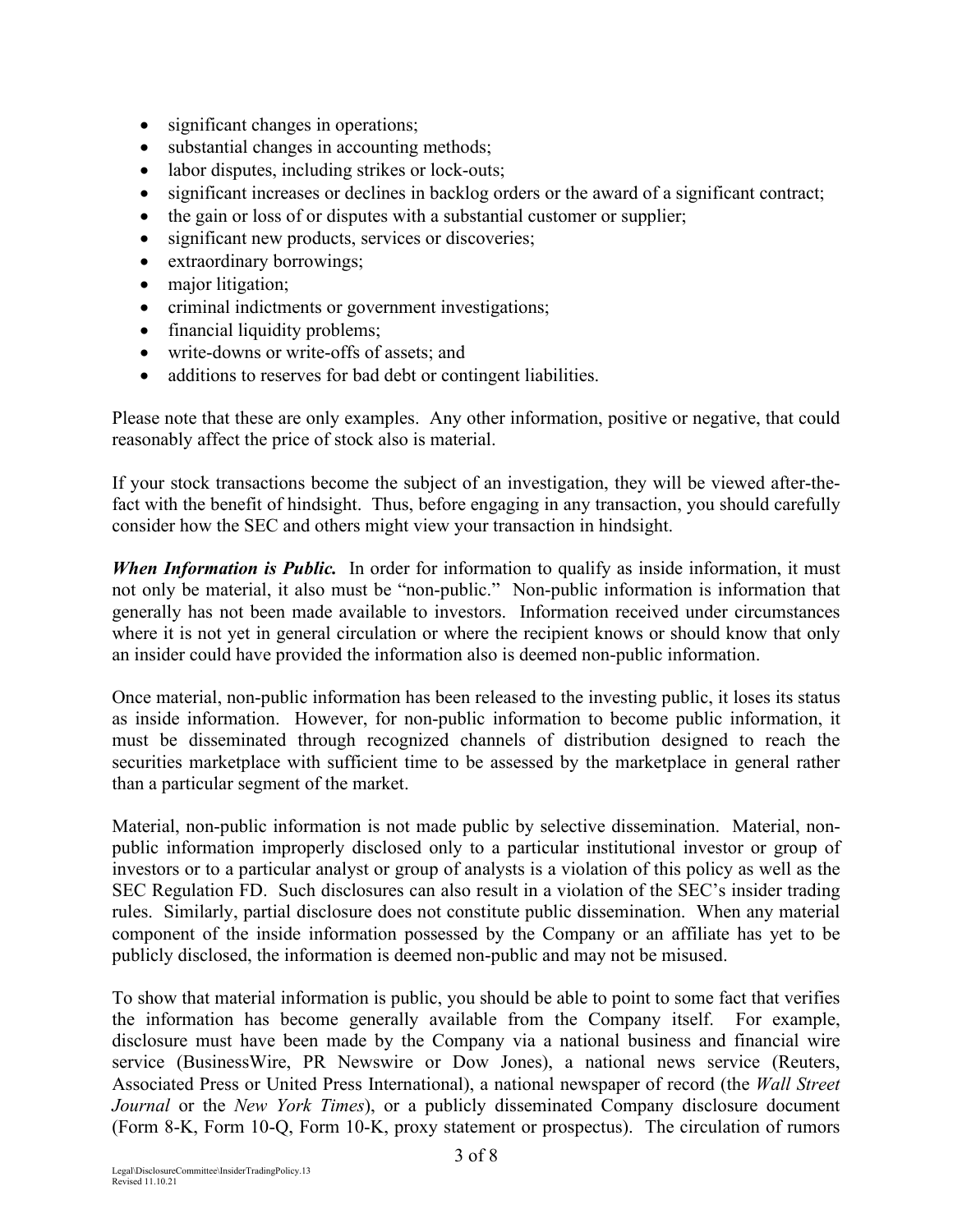or talk on the street, even if accurate, widespread and reported in the media, does not constitute the requisite public disclosure by the Company.

It is improper for an employee, consultant, director or officer, or their spouses or immediate family members, to enter a trade immediately after the Company has made a public announcement of material information, including earnings releases. Because the Company's shareholders and the investing public should be given time to receive the information and act upon it, as a general rule you should not buy or sell any Company stock until after the third business (trading) day following the release of the material information. Thus, if an announcement is made on a Monday, you should not trade before Friday. If an announcement is made on a Friday, you should not trade before Thursday.

#### **HEDGING TRANSACTIONS**

Hedging or monetization transactions can be accomplished through a number of possible mechanisms, including through the use of financial instruments such as prepaid variable forwards, equity swaps, collars and exchange funds. Such hedging transactions may permit a director, officer or employee to continue to own securities of the Company obtained through the Company's incentive plans or otherwise, but without the full risks and rewards of ownership. When that occurs, the director, officer or employee may no longer have the same objectives as the Company's other stockholders. Therefore, directors, officers and employees are prohibited from engaging in any such transactions.

## **MARGIN ACCOUNTS AND PLEDGING COMPANY SECURITIES**

Securities held in a margin account as collateral for a margin loan may be sold by the broker without the customer's consent if the customer fails to meet a margin call. Similarly, securities pledged (or hypothecated) as collateral for a loan may be sold in foreclosure if the borrower defaults on the loan. Because a margin sale or foreclosure sale may occur at a time when the pledger is aware of material nonpublic information or otherwise is not permitted to trade in the Company's securities, directors, officers, and other employees are prohibited from holding securities of the Company in a margin account and also are prohibited from pledging securities of the Company as collateral for a loan unless such pledging has been disclosed to the Board and pre-approved by the Board.

#### **TRANSACTIONS UNDER COMPANY PLANS**

This policy does not apply in the case of the following transactions, except as specifically noted:

Stock Option Exercises. This policy does not apply to the exercise of an employee stock option acquired pursuant to the Company's incentive plans. This policy does apply, however, to any sale of stock as part of a broker-assisted cashless exercise of an option, or any other market sale for the purpose of generating the cash needed to pay the exercise price of an option.

Restricted Stock Awards. This policy does not apply to the vesting of restricted stock. This policy does apply, however, to any market sale of restricted stock.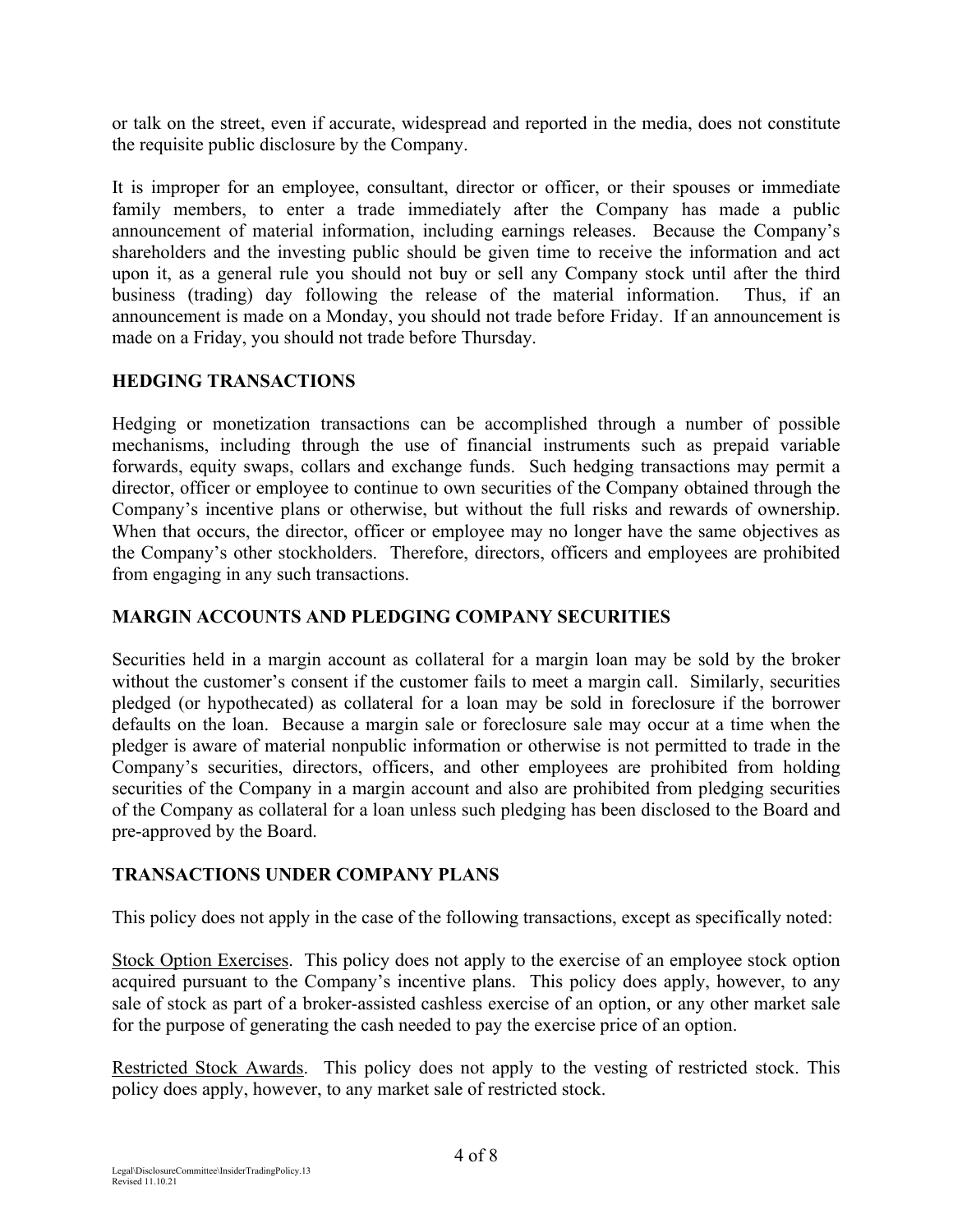## **RULE 10B5-1 TRADING PLANS**

Notwithstanding anything else contained in the Company's Policy on Insider Trading, officers and directors shall be entitled to execute transactions in accordance with a trading plan that is adopted in accordance with Rule 10b5-1 promulgated by the Securities and Exchange Commission. As a general rule, such plans cannot be established during the pendency of a Company blackout period or at any other time during which the party establishing the plan is in possession of material, non-public information concerning the Company.

# **POST TERMINATION TRANSACTIONS**

This policy continues to apply to transactions in Company stock even after termination of employment to the Company. If an individual is in possession of material nonpublic information when his or her employment terminates, that individual may not trade in Company stock until that information has become public or is no longer material. The preclearance procedures specified in Rule 1 below, however, will cease to apply to transactions in Company stock upon the expiration of any blackout period or other Company-imposed trading restrictions applicable at the time of the termination of employment.

# **RULES OF TRADING**

Following are certain rules prohibiting the misuse of inside information. No Company employee, consultant, director or officer may violate these rules or authorize or allow any violation of these rules. Any Company employee, consultant, director or officer who knows or has reason to suspect that these rules have or may be violated shall bring such actual or potential violation to the immediate attention of the Company's General Counsel and may not be retaliated against for disclosing such actual or potential violations.

*Rule 1.* All transactions in Company stock (purchases, sales, transfers, etc.) by directors and officers, as well as their spouses and members of their immediate family residing with such director or officer, must be pre-approved. If an officer or director is considering entering into a transaction involving the Company's stock, such officer or director should contact Kimberly S. Lody or David R. Brickman in advance. This requirement does apply to stock option exercises as well as market sales of stock received by stock option exercises, market sales of restricted stock, open market purchases of sales and trades for accounts where a director or officer or a related entity has discretionary authority.

*Rule 2.* No purchases or sales of Company stock will be permitted by Company directors or officers or any other employee in or outside of the Company's Dallas corporate who may have access to current non-public financial information about the Company for a period beginning 30 days before the scheduled date of an earnings release and ending following the third trading day after an earnings release. No purchase and sale of Company stock will be permitted during any other blackout period established by the Company by those persons to whom such blackout applies.

*Rule 3.* Under SEC Rule 16(b), sales and purchases, or purchases and sales, of Company shares during any six-month period can result in "short-swing profit" liability to any buying or selling directors and officers of the Company. As a result, under this policy, the shares you purchase must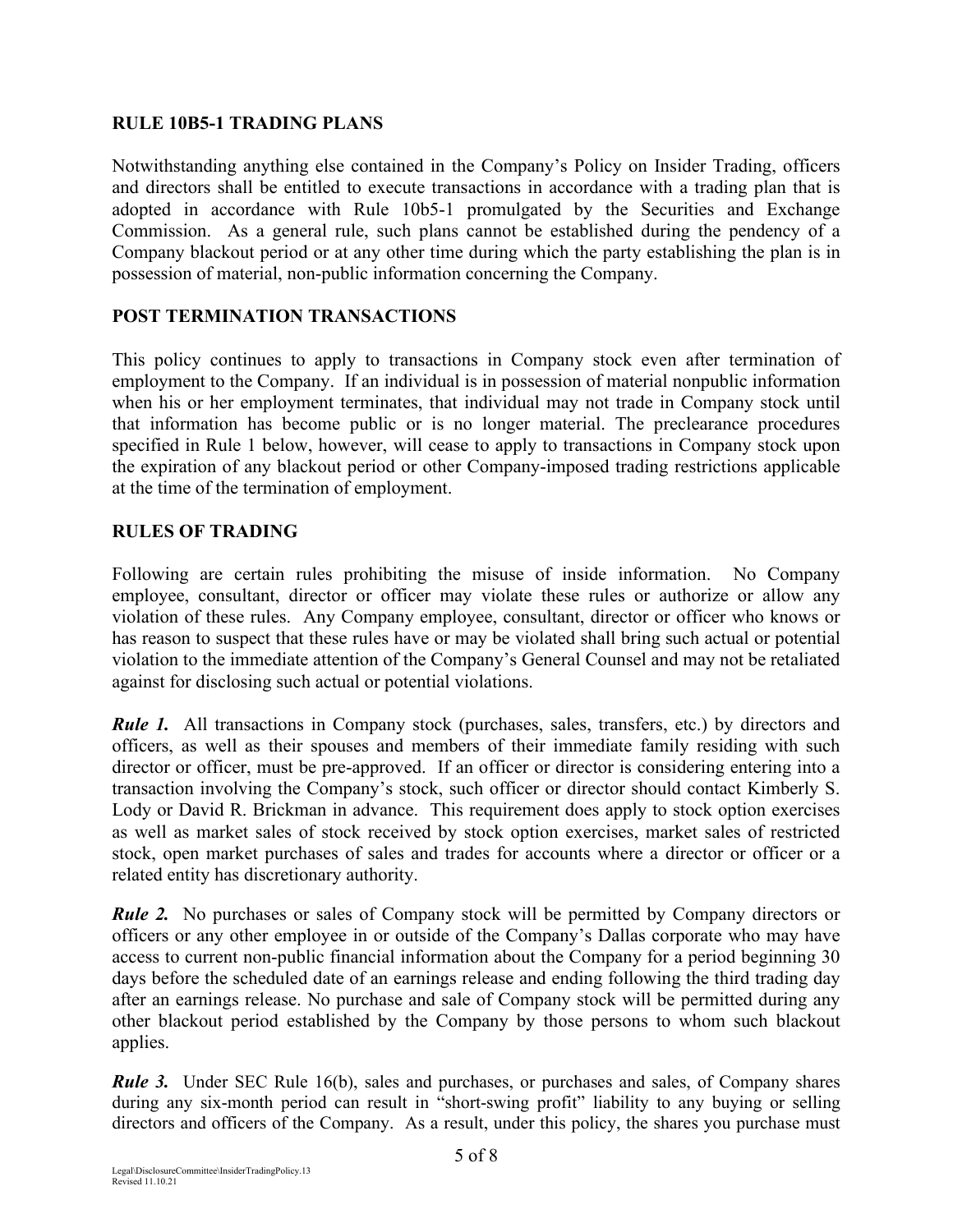be held for a minimum of six months and a day before those shares or any other shares of the Company can be sold. Likewise, you cannot have a purchase of shares of Company stock within six months after a prior sale of Company stock. [Note: Section 16(b) liability can attach even if no actual economic profit is realized.]

*Rule 4.* No employee, consultant, director or officer of the Company, while in possession of inside information relevant to a security, shall purchase, sell, recommend or direct the purchase or sale of that security for himself/herself, his/her friends or family, the Company, any affiliate or any third party including any account over which he/she or a related entity has investment authority.

*For example, in the course of a meeting, you learn that the Company's management is considering a major acquisition. Upon leaving the meeting, you direct your broker, or tip a friend, family member or business relationship, to buy the targeted company's or the Company's stock even though the proposed buy-out has not been publicly disclosed. By doing so, you have exposed yourself and the Company to very substantial liability, since you directed the trading of securities in an account over which you had investment discretion while in possession of inside information relating to those securities.*

*Rule 5.* No employee, consultant, director or officer of the Company shall utilize or take advantage of inside information to purchase or sell or recommend or direct the purchase or sale of a security for his/her own account or for any account over which he/she has a direct or indirect beneficial interest, including an account held by or for any family member, e.g., custodial account for a minor child, or for any other account over which he/she has discretionary investment authority or power of attorney, e.g., a spouse's account or elderly parent's account or an account for which he/she or a related entity serves as an investment advisor.

*For example, in the course of your Company duties, you learn that the Company is having financial problems. While there has been occasional speculation about these problems in the media and a* Dallas Morning News *columnist recently suggested that readers sell the Company's securities, the specific inside information known by you because of your relationship with the Company has not been publicly disclosed. You sell the Company stock held by the family foundation and your spouse's individual retirement account and you retain the Dallas Morning* News *column in case there is any question as to what motivated the sales. Once you possess inside information, you are foreclosed from trading securities affected by that information, as well as tipping that information to friends, family members or business relationships. Rumors and talk on the street, even if accurate, do not release you from that obligation.* 

*Moreover, the fact that a columnist advised readers to sell the Company's securities is immaterial, since you will be deemed to have traded on the inside information you possessed and not on the columnist's advice.* 

*Rule 6*. No employee, consultant, director or officer of the Company shall disclose inside information to any person unless such disclosure is both authorized by the Company under its stated policies and necessary to effectively carry out the project or transaction for which the Company has been approached or engaged.

*For example, in your capacity as a Company actuary, you learn that XYZ Firm has advised the Company in confidence that it seeks to terminate its overfunded pension plan and use the excess*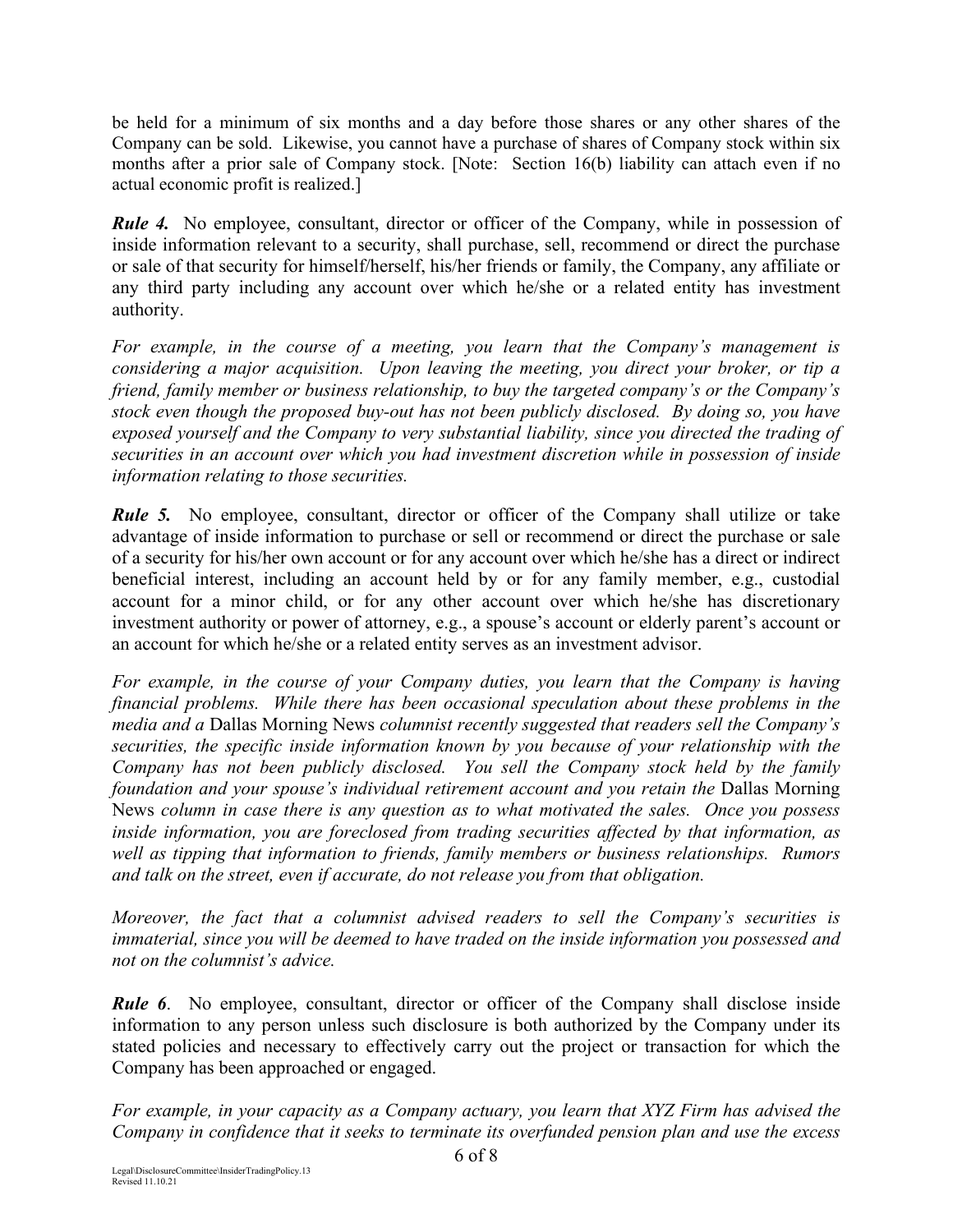*funds to immediately repurchase 20 percent of its outstanding shares. Though you are made privy to this information solely because you are charged with calculating the Company's bid on XYZ Firm's vested pension obligations, you improperly disclose this inside information to an employee of an affiliated mutual fund who, trading on the information, realizes a net profit of \$10 million for the fund's shareholders. Though the fund's shareholders have profited from the transaction, they do not incur any liability. By contrast, you (the tipper) and the individual who improperly traded on the inside information would be jointly and severally liable for three times the profit gained or loss avoided, or \$30 million in civil sanctions alone. Additionally, depending on the adequacy of the relevant supervisory procedures, the corporate investment adviser, the Company, and the personnel of both could face substantial, additional sanctions.* 

*Rule 7.* No employee, consultant, director or officer of the Company shall engage in "tipping" or solicit or recommend, whether formally, informally, orally or in writing, the purchase or sale of any security based on inside information relevant to that security.

*For example, you are a petroleum industry analyst and you're playing golf with the CEO of one of the corporations you follow. After a particularly poor round, the CEO turns to you and notes, "My golf was terrible. Luckily, I'm a much better geologist. Last night, the Bayou well came in. Tests show it is guaranteed to quadruple our reserves. It'll be on the broad tape late tomorrow." Upon returning to the office, you immediately prepare a research report recommending purchase of the shares of the CEO's oil concern. While there may not have been any implied expectation of confidentiality, the CEO disclosed the information either as a gift to you or to enhance his reputation in your eyes. Accordingly, you have inside information that cannot be the basis of a recommendation.* 

*Rule 8.* No employee, consultant, director or officer of the Company shall misappropriate confidential information held by the Company in connection with the purchase or sale of securities.

*For example, you learn in your capacity as a Company attorney that the Company has been cooperating with the Justice Department regarding certain antitrust violations engaged in by a competitor and that an indictment of the competitor and its management is imminent. You buy the competitor's October put options. While you have no confidential commercial relationship with the competitor, you nevertheless incur liability because you have misappropriated confidential information possessed by the Company for your own use.* 

*Rule 9.* The foregoing prohibitions apply not only to all securities directly affected by the inside information, including any options related to those securities, such as puts, calls or index securities, but also to any other securities including debt securities that may be reasonably expected to be indirectly affected by the public disclosure of the inside information.

*Rule 10.* No employee, consultant, director or officer of the Company shall make purchases of Company stock on margin or engage in short sales.

*Rule 11.* No employee, consultant, director or officer of the Company shall engage in the purchase or sale of puts, calls or index securities that violate any of the foregoing rules.